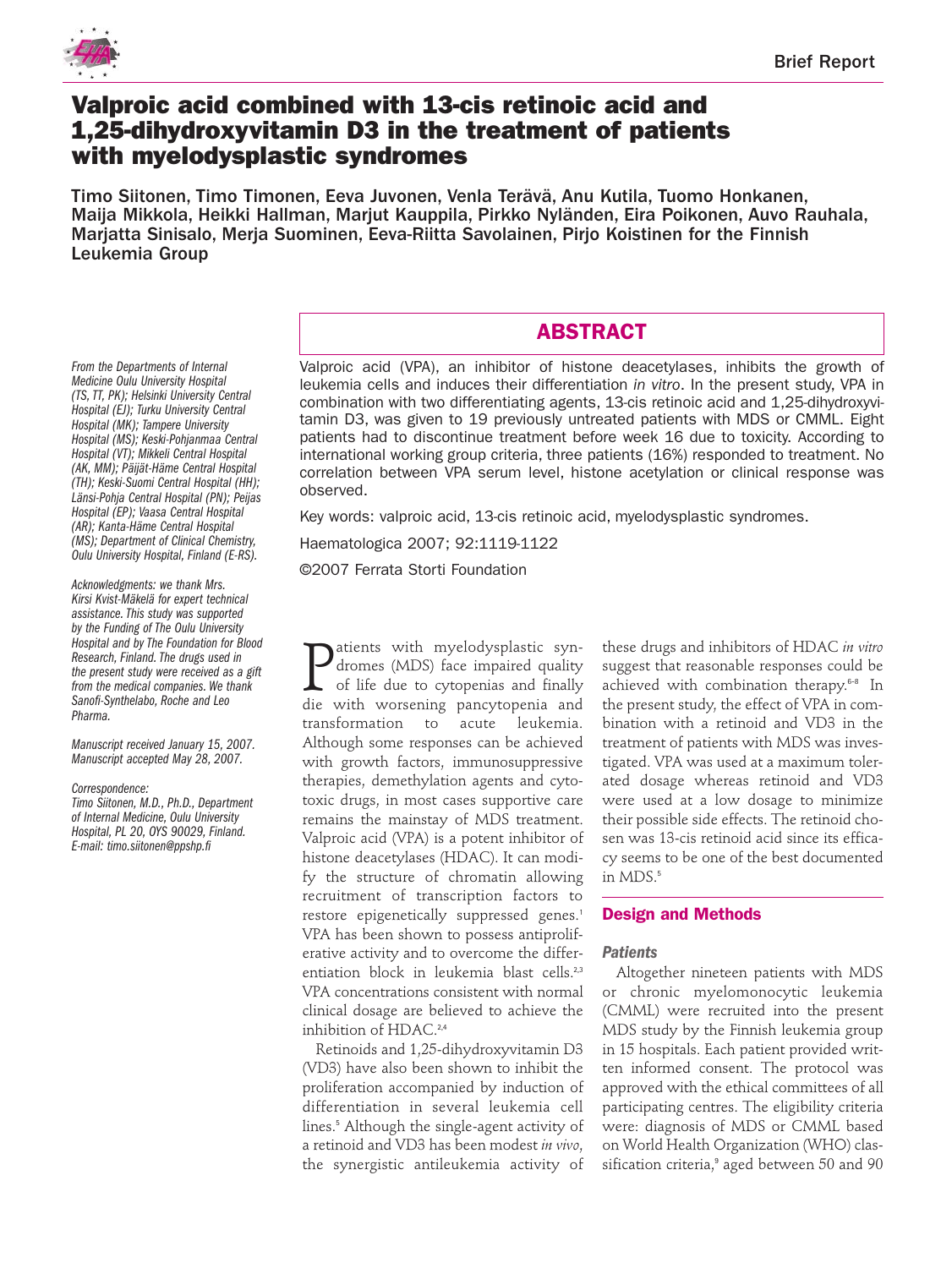Table 1. Clinical and hematological characteristics of the patients at the beginning of the study.

| Patient<br>No  | Gender | Age<br>(years) | WHO<br>subtype <sup>9</sup> | Time from<br>diagnosis<br>(weeks) | Cytogenetics           | <b>IPSS</b><br>subgroup <sup>18</sup> |
|----------------|--------|----------------|-----------------------------|-----------------------------------|------------------------|---------------------------------------|
| 1              | F      | 84             | RCMD                        | 1                                 | -7                     | $Int-2$                               |
| $\overline{2}$ | M      | 78             | RAEB-1                      | 1                                 | Normal                 | $Int-1$                               |
| 3              | F      | 74             | RAEB-2                      | 156                               | del(7), -7             | High                                  |
| 4              | F      | 74             | CMML-1                      | 1                                 | Normal                 | Low                                   |
| 5              | M      | 75             | RAEB-2                      | 8                                 | Normal                 | $Int-2$                               |
| 6              | M      | 69             | RAEB-1                      | 1                                 | Complex                | $Int-2$                               |
| 7              | F      | 75             | $5q-$                       | 164                               | 5q-                    | $Int-1$                               |
| 8              | F      | 81             | RAEB-2                      | 6                                 | Complex                | High                                  |
| 9              | F      | 76             | CMML-1                      | 104                               | Normal                 | Low                                   |
| 10             | F      | 73             | <b>RARS</b>                 | 260                               | Normal                 | Low                                   |
| 11             | F      | 58             | RAEB-2                      | 42                                | $+8$                   | High                                  |
| 12             | М      | 59             | RAEB-1                      | 12                                | Normal                 | $Int-1$                               |
| 13             | F      | 59             | <b>RCMD</b>                 | 5                                 | Normal                 | $Int-1$                               |
| 14             | F      | 76             | RAEB-2                      | 4                                 | Normal                 | $Int-2$                               |
| 15             | F      | 79             | CMML-2                      | 15                                | $t(1;3)$ , +8          | $Int-2$                               |
| 16             | F      | 78             | RAEB-1                      | 12                                | Complex                | $Int-2$                               |
| 17             | M      | 73             | CMML-1                      | 32                                | Normal                 | $Int-1$                               |
| 18             | M      | 84             | RAEB-2                      | 7                                 | $t(13;19)$ , del $(5)$ | $Int-2$                               |
| 19             | F      | 70             | RAEB-1                      | 165                               | 5q-, inv(3)            | $Int-2$                               |

*WHO: World Health Organization; RCMD: refractory cytopenia with* multilineage dysplasia; RAEB: refractory anemia with excess of blasts; 5q-, MDS<br>associated with isolated del(5q); CMML, chronic myelomonocytic leukemia;<br>RARS: refractory anemia with ringed sideroblasts; IPSS: International

#### Table 2. Response to therapy and outcome.

| Patient | Maximum/<br>median*<br>serum VPA<br>concentration<br>during treatment<br>$(\mu$ mol/L) | duration<br>(weeks) | Treatment Reason to<br>off-study<br>before<br>week 16 | Response   | Change in the<br>acetylation<br>оf<br>histone H <sub>3</sub> | Survival<br>from the<br>start of<br>treatment<br>(months) |
|---------|----------------------------------------------------------------------------------------|---------------------|-------------------------------------------------------|------------|--------------------------------------------------------------|-----------------------------------------------------------|
| 1       | 530/ND                                                                                 | 7                   | <b>Toxicity</b>                                       | SD         | ND                                                           | 3, dead                                                   |
| 2       | 579/480                                                                                | 16                  |                                                       | SD         | No change                                                    | 26, dead                                                  |
| 3       | 622/510                                                                                | 11                  | Toxicity                                              | SD         | No change                                                    | 7, dead                                                   |
| 4       | 606/573                                                                                | 16                  |                                                       | SD         | Decrease                                                     | 33, alive                                                 |
| 5       | 485/345                                                                                | 16                  |                                                       | HI-P       | Increase                                                     | 8, dead                                                   |
| 6       | 412/358                                                                                | 8                   | PD                                                    | PD         | No change                                                    | 13, dead                                                  |
| 7       | 371/163                                                                                | 8                   | <b>Toxicity</b>                                       | SD         | ND.                                                          | 29. dead                                                  |
| 8       | 530/ND                                                                                 | 4                   | <b>Toxicity</b>                                       | SD         | ND                                                           | 6, dead                                                   |
| 9       | 487/388                                                                                | 16                  |                                                       | SD         | Decrease                                                     | 24, alive                                                 |
| 10      | 617/526                                                                                | 10                  | <b>Toxicity</b>                                       | SD         | No change                                                    | 24, alive                                                 |
| 11      | 518/491                                                                                | 16                  |                                                       | SD         | No change                                                    | 25, alive                                                 |
| 12      | 454 / 415                                                                              | 10                  | PD                                                    | PD         | ND                                                           | 22, dead                                                  |
| 13      | 611/499                                                                                | 13                  | <b>Toxicity</b>                                       | HI-H       | Increase                                                     | 19, alive                                                 |
| 14      | 401/ND                                                                                 | 2                   | PD.                                                   | <b>PD</b>  | ND                                                           | 7, dead                                                   |
| 15      | 583/518                                                                                | 11                  | <b>Toxicity</b>                                       | SD         | Increase                                                     | 21, alive                                                 |
| 16      | 565/ND                                                                                 | 2                   | <b>Toxicity</b>                                       | SD         | <b>ND</b>                                                    | 10, dead                                                  |
| 17      | 601/523                                                                                | 16                  |                                                       | HI-H, HI-N | No change                                                    | 17, alive                                                 |
| 18      | 562/522                                                                                | 16                  |                                                       | PD         | Increase                                                     | 7, dead                                                   |
| 19      | 559/520                                                                                | 10                  | PD                                                    | PD         | Increase                                                     | 8, dead                                                   |

*SD: stable disease; PD: progressive disease; HI: hematological improvement; P: platelet; H: hemoglobin; N: neutrophil; ND: not determined; \*median of at least three serum VPA concentrations measured within minimun of 8 weeks time period .*

years and unsuitable for aggressive chemotherapy or stem cell transplantation. Patients with less than 10 % blasts in bone marrow fulfilled additional criteria: symptomatic anemia requiring red cell transfusions, platelets

<50×109 /L in two measurements or neutrophils  $\langle 1.0 \times 10^9 \rangle$ L with an infection requiring intravenous antibiotics. Exclusion criteria were: any previous treatment for MDS (including growth factors) or secondary MDS. Patients' clinical characteristics are shown in Table 1.

# *Study protocol*

Patients received 2 oral administrations of equal doses of VPA (Deprakine®, Sanofi-Synthelabo). Dose escalation was performed during the first two weeks to achieve the serum concentration of 500-700 µmol/L, which is the upper therapeutic range for the treatment of seizures. Serum VPA level was monitored weekly until the target VPA concentration was achieved and thereafter once a month. 13-cis retinoid acid (Roaccutan®, Roche) was administered at a dosage of 10 mg twice a day and VD3 1 µg (Etalpha®, Leo Pharma) once a day. Programmed duration of treatment was 16 weeks. Treatment response was assessed according to revised international working group (IWG) criteria for MDS.<sup>10</sup> Treatment toxicity was scored according to the WHO criteria. Comparisons were performed using a two-tailed Student´s t-test, Fisher´s exact probability test and  $\gamma^2$  test (SPSS 13.0 version). *p* values of <0.05 were considered statistically significant.

### *Analysis of histone H3 acetylation*

Acetylation of histone H3 was analyzed by Western blot using an antibody for human acetyl-histone H3 from Upstate Biotechnology. Histones were extracted from peripheral blood and/or bone marrow mononuclear cells for analysis.<sup>11</sup> Western blotting was performed as previously described.<sup>3</sup> The equivalence of gel loading in Western blotting was confirmed by Ponceau S protein stain (Sigma-Aldrich).

# **Results and Discussion**

#### *Response to treatment*

Some clinical trials with VPA alone or in combination with all-trans retinoic acid have been reported in MDS<sup>12-14</sup> and AML.<sup>4,14-17</sup> In the pilot study of Kuendgen et al.,<sup>17</sup> patients with MDS or AML secondary to MDS were treated with VPA with or without all-trans retinoic acid resulting in remarkable response rate of 40 %.<sup>12</sup> In the follow-up study of 43 patients, an even higher response rate of 52 % was observed in those MDS patients with a normal blast count, while for the patients with excess blasts and CMML response rates were 6% and 0% respectively.<sup>13</sup> Besides these reports, in another study only 1 out of 7 high risk MDS patients had hematological improvement with VPA.<sup>14</sup>

In the present study, 15 patients with MDS and 4 patients with CMML with a median age of 73 years were recruited. In contrast to previous studies, none of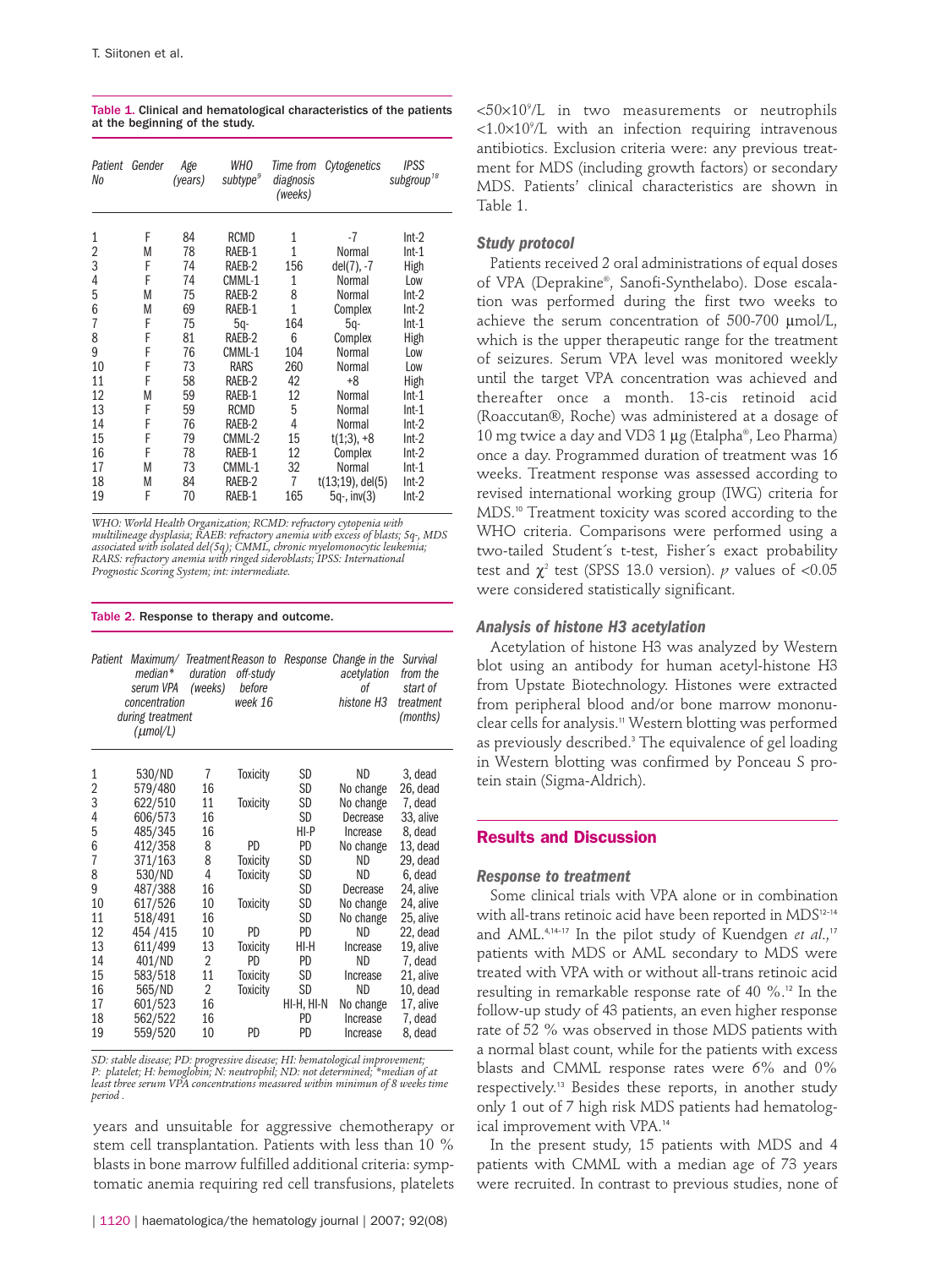

Figure 1. Representative example of histone H3 acetylation analysed from the bone marrow samples of 3 patients. After 8 weeks of VPA treatment there was no change (patient 10), an increase (patient 15) or a decrease (patient 4) in the acetylation status of histone H3. The serum VPA concentrations of patients are shown at the same time points. OCI/AML-2 cell line treated with  $1$  mM valproate for 48 hours was used as a positive control.<sup>3</sup>

the patients had received any treatment other than supportive therapy for MDS. The majority of the patients were recently diagnosed (Table 1). According to the International Prognostic Scoring System (IPSS), 8 patients (42 %) were categorized as low or int-1 risk subgroups and 11 as int-2 or high subgroups.<sup>18</sup> Seven patients continued treatment for 16 weeks (Table 2) and the median duration of the treatment was 11 weeks (range 2-16). Toxicity was the cause for the disruption of medication in 8 cases and 4 patients were withdrawn from the study due to a progressive disease. Three patients were unable to continue the medication for more than 4 weeks.

According to IWG criteria, 3 patients (16%) responded to treatment (Table 2) and the median time to response was 8 weeks (range 4-12). All the responses were hematological improvements. No complete or partial responses were observed. Hemoglobin concentration increased from 90 g/L to 116 g/L in patient number 13, whereas there was a rise in both hemoglobin and neutrophil values in patient number 17 (from 105 g/L to 123 g/L and from  $0.46 \times 10^{9}$ /L to  $1.48 \times 10^{9}$ /L, respectively). Patient number 5 responded to the treatment with an increase in platelet value from 67×109 /L to 105×109 /L. Furthermore, his peripheral blood and bone marrow blast cells decreased from 4% to 0% and from 19% to 7%, respectively. A reduction of the blasts with VPA has also been reported in some cases of AML.4,13,15-17 All 3 responders had a normal karyotype. Two of the responders (patients 13 and 17) belonged to the low risk (int-1) and 1 (patient 5) to the high risk (int-2) category of IPSS. During VPA treatment, the disease remained stable in 11 patients but progressed in 5. Because of the low number of patients, prognostic factors were not determined. In contrast to earlier reports, the results of the present study showed that clinical responses can also be expected among patients with CMML (patient 17). The modest response rates of the present study compared to those reported using VPA monotherapy<sup>12</sup> does not support the idea that combining a low dose 13-retinoic and VD3 with VPA would result in any additional improvement.

# *Toxicity*

Cheilitis and dry skin, well-known side effects of retinoids, were observed in 12 patients but were the reasons for discontinuing of treatment only in 1 patient. The most common side effect of the treatment was fatigue (10 patients) which led to an interruption of VPA treatment in 5 patients. Other severe toxicities leading to patients withdrawing from the study were grade 3 elevations of transaminases (n=1) and pneumonitis (n=1). Dizziness, headache, mental confusion, tremor, urinary incontinence, hypotonia and gastrointestinal side effects were also reported. There was no association between toxicity, IPSS subgroup and age. An increase in triglycerides known to be caused by retinoids was noticed in 17 out of 19 patients (*data not shown*). This demonstrated that the low dosage of 13 cis retinoid acid had some biological relevance. Since no hypercalcemia was observed, it might have been possible to use higher doses of VD3 in the combination treatment.

# *VPA serum level and induction of histone acetylation*

A target VPA concentration of 500-700 µmol/L was achieved in 13 patients (Table 2). The mean VPA concentration was 525 µmol/L among non-responders  $(n=16)$  and 566  $\mu$ mol/L among responders  $(n=3)$  with no statistically significant difference (*p*=0.415). In addition, no differences were observed in mean VPA concentrations between the patients who discontinued the treatment due to toxicity (n=8) and those who continued treatment for 16 weeks (n=7) (554 µmol/L vs. 512 µmol/L).

Histone H3 acetylation was analysed using Western blotting in 13 patients at week 8 or 16 (Figure 1). Histone acetylation increased in 5 patients (38 %), decreased in 2 patients and in 6 patients there was no change (Table 2). This finding that only part of patients induced histone acetylation with VPA, has also been observed in an AML trial.19 Although there was no statistical correlation between histone H3 acetylation, VPA concentration or clinical response in the present study, a VPA-induced increase in histone H3 acetyla